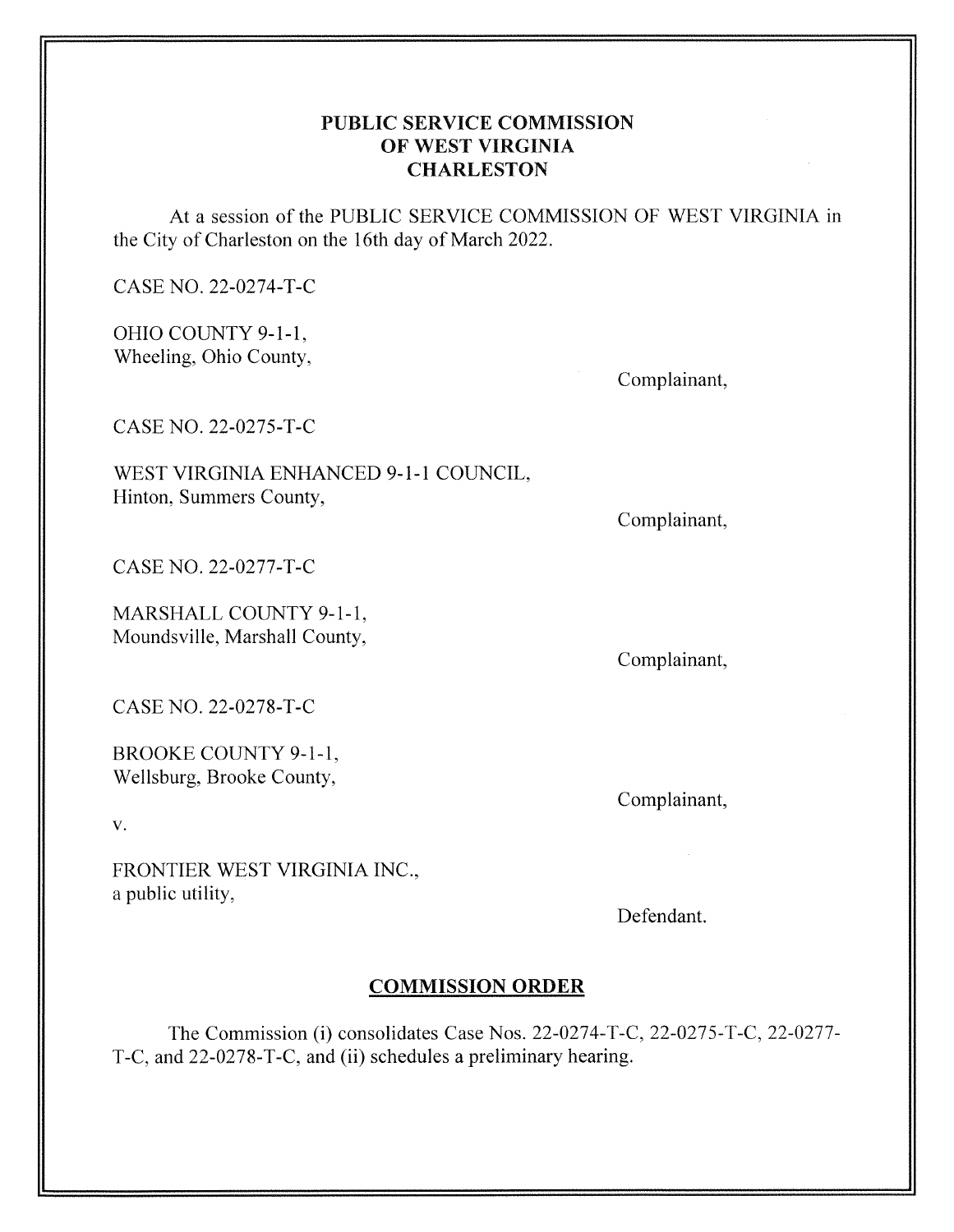#### **BACKGROUND**

On March 7, 2022, the Ohio County 9-1-1 (Ohio County) filed a Complaint against Frontier Communications (Frontier) alleging that wireless 9-1-1 service was interrupted on March 4, 2022, beginning at 0252 hours through 0449 hours, and again on March *5,* 2022, beginning at 1605 hours through March 6, 2022, at approximately 0449 hours. Ohio County requested that Frontier provide immediate notification to the 9-1-1 center and its Director and immediately re-route any 9-1-1 trunks down through Frontier tandems to the 9-1-1 center's 10-digit telephone lines. Ohio County also requested that Frontier line personnel immediately begin working to repair the cause of the interruption and provide a map of all in-service trunk lines in Ohio County.

On March 7, 2022, the West Virginia Enhanced 9-1-1 Council (Council) filed a Complaint against Frontier alleging that communications to several 9-1-1 centers throughout West Virginia were totally or partially without service during the several weeks before the Council's Complaint. The Council pointed especially to March 3-6, 2022, when Barbour, Brooke, Grant, Harrison, Taylor, Ohio, Marshall, and Wetzel counties all experienced communication interruptions. The Council requested that Frontier correct the issues that are creating the communication interruption, furnish the Council with a plan to correct the communication issues, and provide the Council with a map of all service trunk lines for all PSAPs in West Virginia together with the redundant paths.

On March 8, 2022, the Marshall County 9-1-1 (Marshall County) filed a Complaint against Frontier alleging that wireless 9-1-1 service was interrupted on March 4, 2022, beginning at 0252 hours through 0449 hours, and again on March *5,* 2022, beginning at 1600 hours through March 6, 2022, at 2130 hours. Marshall County requested that Frontier provide immediate notification to the 9-1-1 center and its Director and immediately re-route any 9-1-1 trunks down through Frontier tandems to the 9-1-1 center's 10-digit telephone lines. Marshall County also requested that Frontier line personnel immediately begin working to repair the cause of the interruption and provide a map of all in-service trunk lines in Marshall County.

On March 8, 2022, the Brooke County 9-1-1 (Brooke County) filed a Complaint against Frontier alleging that on March *5,* 2022, at approximately 1651 hours, Brooke County received a text message from the Ohio County 9-1-1 Director suggesting that Brooke County check its wireless lines. Upon checking, Brooke County discovered that the lines were down and not functioning. Brooke County asserted that it was not contacted by Frontier via email or telephone call to alert it of the service interruption. Brooke County further asserted that the lines were down for approximately twenty hours and communications were restored on March 6, 2022. Brooke County stated that it was later updated via email by Frontier after speaking with a representative. Brooke County requested that Frontier provide immediate notification to the 9-1-1 center and its Director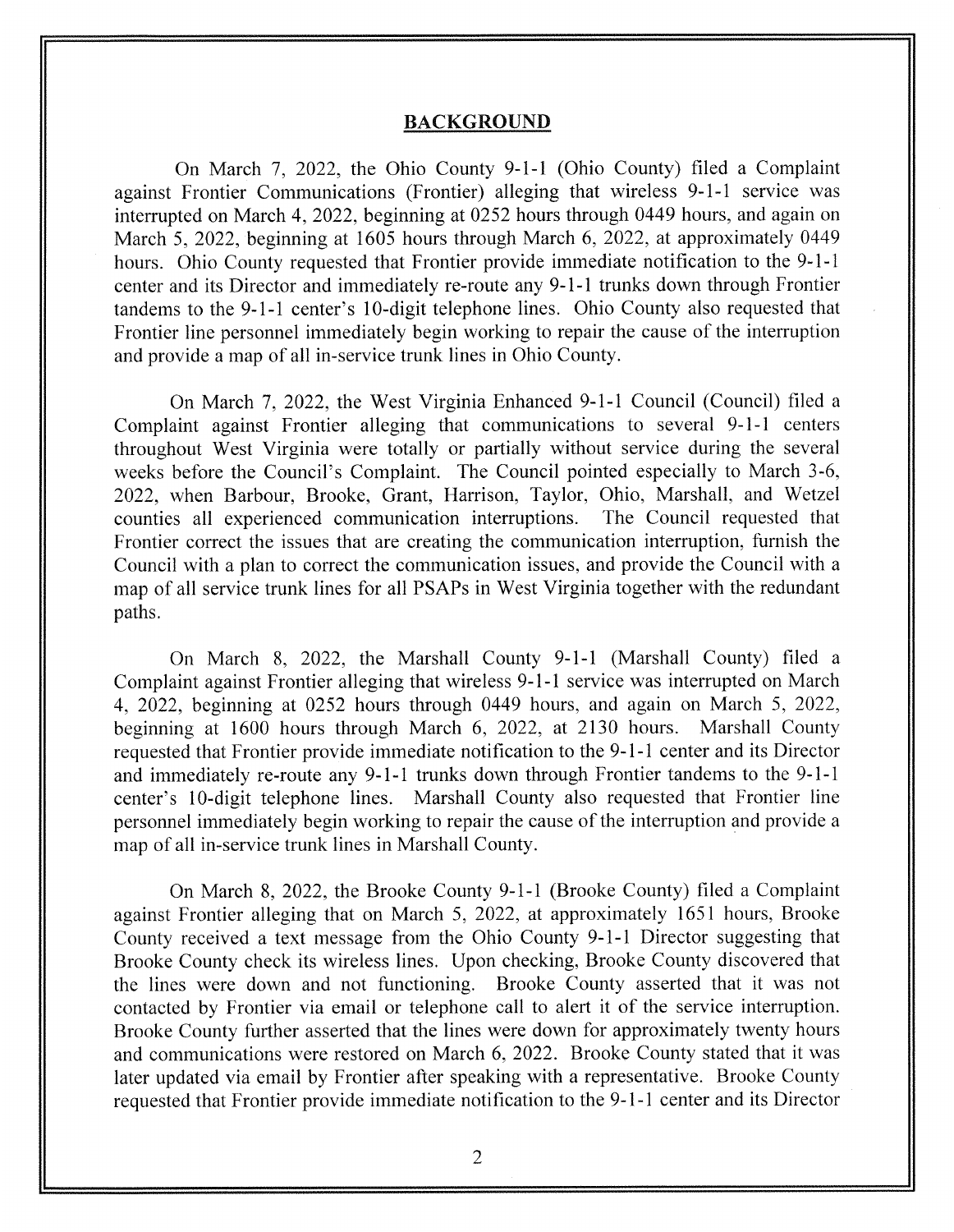and immediately re-route any 9-1-1 trunks down through Frontier tandems to the 9-1-1 center's 10-digit telephone lines. Brooke County also requested that Frontier line personnel immediately begin working to repair the cause of the interruption and provide a map of all in-service trunk lines in Brooke County.

### **DISCUSSION**

### Consolidation

The Commission may order two or more proceedings involving a similar question of law or fact to be consolidated for hearing where the rights of the parties or the public interest will not be prejudiced by such procedure. Procedural Rule 12.12. The facts and issues raised in Case Nos.  $22-0274-T-C$  (Ohio County 9-1-1),  $22-0275-T-C$  (West Virginia Enhanced 9-1-1 Council), 22-0277-T-C (Marshall County 9-1-1), and 22-0278-T-C (Brooke County 9-1-1) are substantially similar and the remedy sought is substantially the same. It is reasonable, therefore, to consolidate the four complaints into one proceeding.

### Preliminary Hearing

The Commission will hold a preliminary hearing on April 8, 2022, at 9:30 a.m., in the Howard M. Cunningham Hearing Room, Public Service Commission Building, 201 Brooks Street, Charleston, West Virginia.

### **FINDING OF FACT**

Case Nos. 22-0274-T-C, 22-0275-T-C, 22-0277-T-C, and 22-0278-T-C all include substantially similar facts and issues.

### **CONCLUSIONS OF LAW**

1. Case Nos. 22-0274-T-C, 22-0275-T-C, 22-0277-T-C, and 22-0278-T-C should be consolidated because the four cases involve similar questions of law and fact, and consolidation will not prejudice the public interest or rights of the parties. Procedural Rule 12.12.

2. A preliminary hearing should be held to determine further proceedings necessary to resolve the Cases.

### **ORDER**

IT IS THEREFORE ORDERED that the Case Nos. 22-0274-T-C, 22-0275-T-C, 22-0277-T-C, and 22-0278-T-C are consolidated.